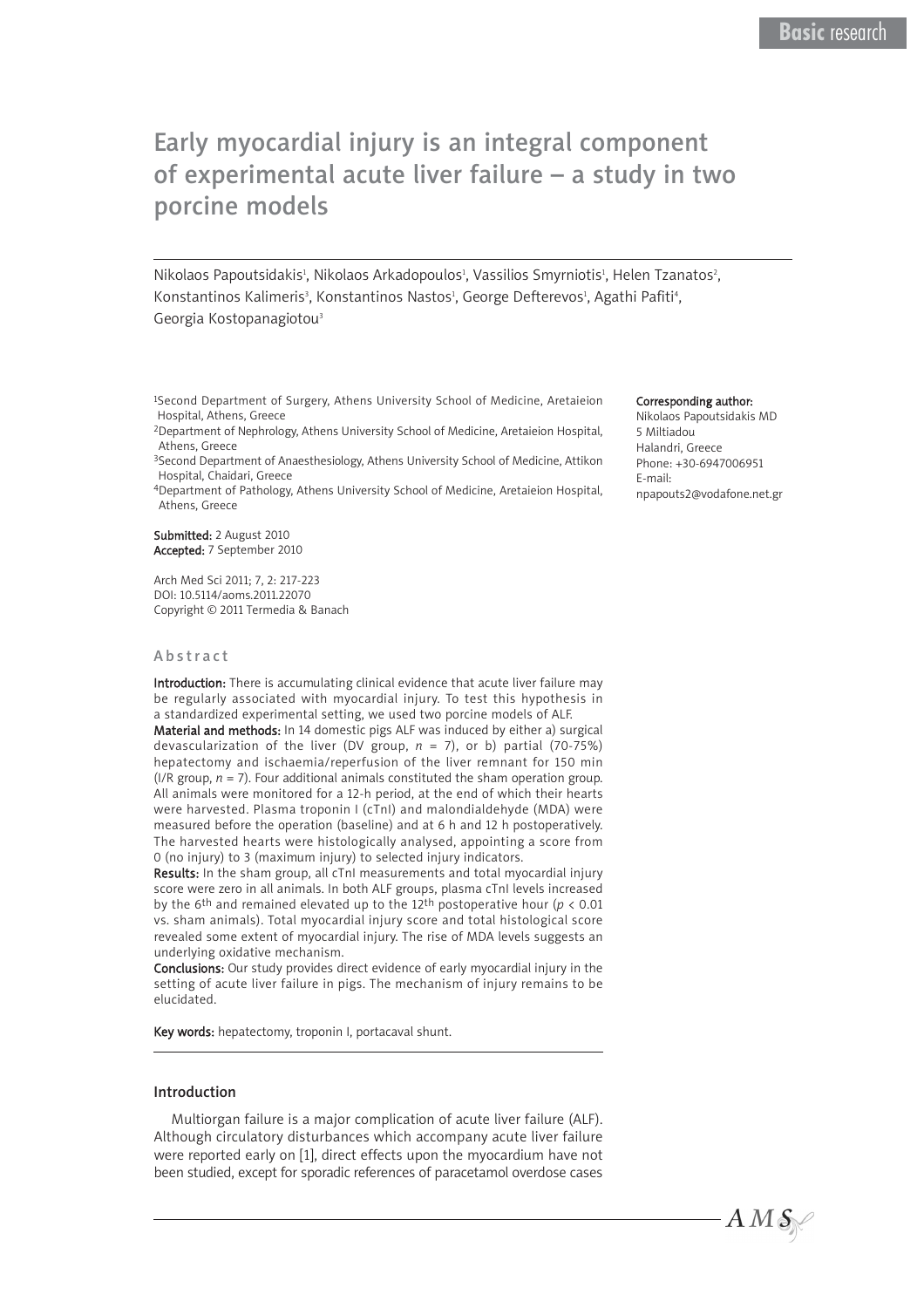accompanied by cardiac injury [2-4]. Recently, the US Acute Liver Failure Study Group [5] showed that elevations of serum troponin I (cTnI) levels are common (74% overall) in patients with ALF of various aetiologies. In the same study, higher troponin levels were associated with more severe clinical features and poorer outcomes. Despite the suspected high frequency of cardiac injury in ALF, very few experimental studies have examined the impact of liver injury upon the myocardium, mostly in the context of ischaemia-reperfusion injury [6-11]. Prompted by the clinical observation of the US Acute Liver Failure Study Group, we designed the present study using two different porcine models of surgically-induced liver failure in order to test the hypothesis that early myocardial injury is an integral part of ALF.

### Material and methods

This study was approved by the Research and Bioethics Committee of our institution. All animals used in this study received humane care according to the criteria outlined in the "Guide for the Care and Use of Laboratory Animals", published by the National Institutes of Health.

Fourteen female Landrace pigs of mean weight 29.3 kg (28-32 kg) were randomly assigned to two groups, the liver devascularization group (group DV,  $n = 7$ ) and the liver ischaemia/reperfusion group (group  $1/R$ ,  $n = 7$ ). Four additional animals constituted the sham operation (SH) group. Each animal was brought to the research facility at least 7 days prior to surgery, was housed separately and given free access to food and water. Twelve h prior to surgery, feeding was discontinued and only free access to water was allowed.

#### Anaesthesia and postoperative care

Induction to anaesthesia was made with 4 mg/kg ketamine, 0.2 mg/kg midazolam and 0.5 mg atropine administered intramuscularly, 30 min before general anaesthesia. The animal was secured in a supine position and a 20 G catheter was placed in an ear vein. General anaesthesia was induced with iv thiopental sodium 5 mg/kg and ketamine 2 mg/kg. The trachea was intubated with a cuffed tube of internal diameter of 5.5-6.0 mm and mechanical ventilation was started using a volume ventilator (Sulla 808 V, Dräger, Lübeck, Germany) with a fraction of inspired oxygen (FiO<sub>2</sub>) of 0.4, tidal volume of 10-12 ml/kg and respiratory rate of 10-15 breaths/min. A bolus dose of fentanyl 10-20 μg/kg and vecuronium bromide 0.5 mg/kg was given intravenously. Then, a nasogastric tube was inserted, the right external jugular vein was exposed and a central vein catheter 6.5 Fr (G986, Arrow International, Reading, PA, USA) was inserted to obtain central venous pressure measurements. The right femoral artery was cannulated with a 20 G catheter for arterial pressure measurement. Intracranial pressure (ICP) was monitored using a subdural pressure transducer (Neuromonitor basic kit, Johnson and Johnson, Raynham, MA). Temperature was kept stable by means of a heating pad. Heart rate, arterial blood pressure, end tidal  $CO<sub>2</sub>$ , pulse oximetry and temperature were monitored continuously. Anaesthesia during the surgical procedure and throughout the monitoring phase was maintained with continuous intravenous infusion of fentanyl 15-20 μg/kg/h, ketamine 5-8 mg/kg/h and vecuronium bromide 0.5 mg/kg/h. No volatile anaesthetics or vasoactive drugs were given. Intraoperatively and during the monitoring phase, dextrose 5% 20-100 ml/h, normal saline 100-300 ml/h, colloids (Voluvent® 6%, Fresenius Kabi, Germany) 50-150 ml/h and Ringer's lactated 100-300 ml/h were given as needed in order to maintain normoglycaemia, normal electrolytic values and the central venous pressure between 4 mmHg and 9 mmHg.

After completion of 12 h of monitoring, the abdominal incision was reopened and the abdomen was explored for signs of surgical complications. Liver biopsies were also taken. The animals were then euthanised using *i.v.* infusion of propofol 1% 20 ml, vecuronium bromide 20 mg and KCl 2 g. Immediately after euthanasia, sternotomy was performed, the heart was harvested *en bloc* and  $a \sim 2 \times 2$  cm piece of the left ventricular wall was obtained, at a distance of 2-4 cm from the apex.

## Surgical procedure

Devascularization protocol (group DV): A midline abdominal incision was performed, followed by cystotomy and insertion of a Foley catheter in the bladder. An end-to-side portacaval anastomosis was then created with a 5-0 polypropylene suture and the hepatoduodenal ligament with its contents (hepatic artery, bile duct) was ligated and transected. This marks the beginning of the monitoring period. To ensure interruption of blood inflow from small collaterals, all other ligamentous attachments of the liver were also transected. The duration of the procedure was 60 ±12 min. Total blood loss was 70 ±25 ml.

Ischaemia/reperfusion protocol (group I/R): A midline abdominal incision was performed, followed by cystotomy and insertion of a Foley catheter in the bladder. A side-to-side portacaval anastomosis was created using 5-0 polypropylene sutures. After completion of the anastomosis, the left hepatic artery was ligated and the hepatoduodenal ligament was clamped. A 65-70% hepatectomy was then performed by resection of the median and left liver lobes. The liver remnant was kept ischaemic for 150 min and then the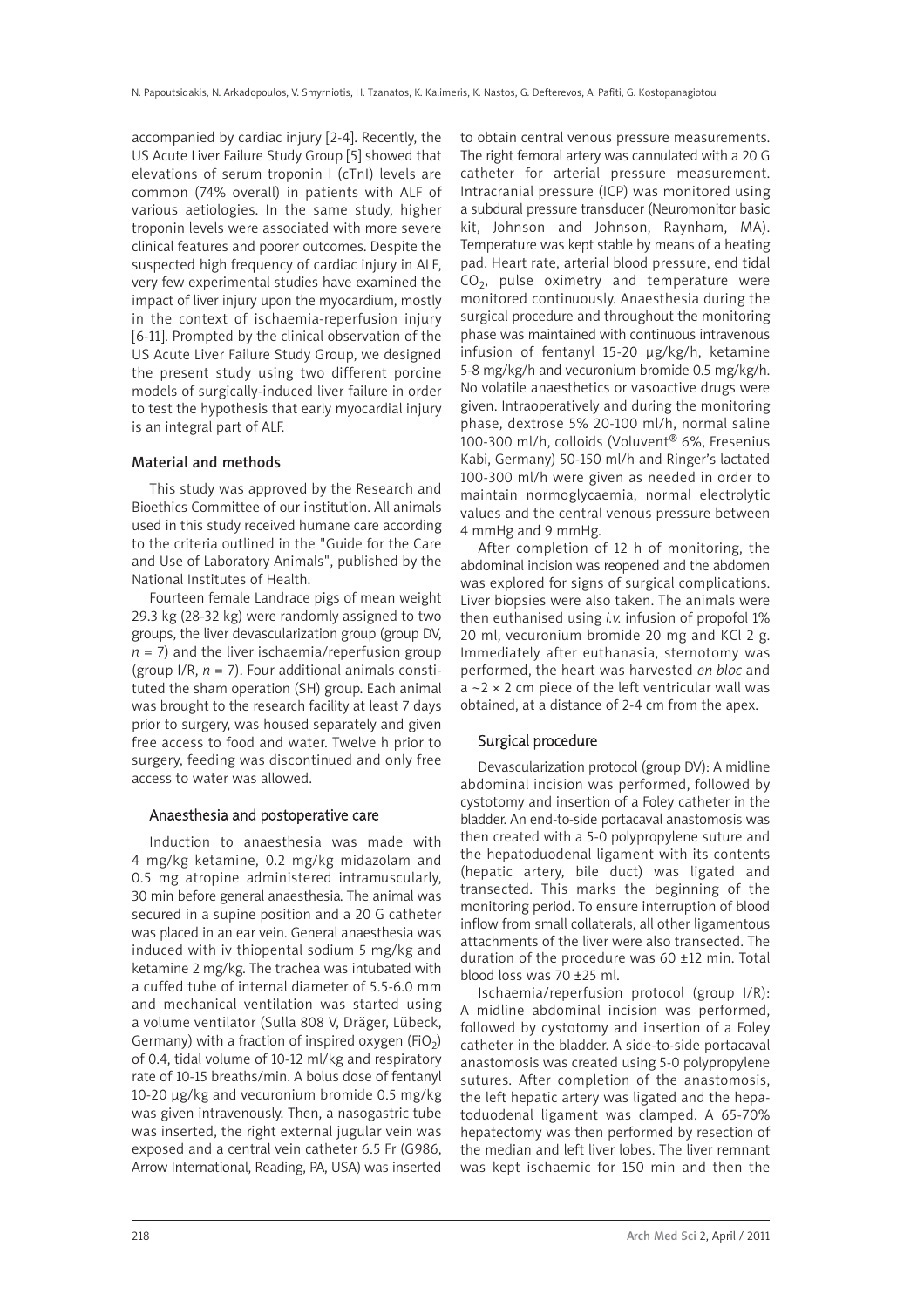portacaval anastomosis was clamped and blood flow was redirected to the liver remnant by unclamping the hepatoduodenal ligament. This time point marks the start of the monitoring period. The duration of the procedure – excluding the 150 min of ischaemia – was 65 ±15 min. Total blood  $\log s$  was 120  $+50$  ml.

Animals in the sham-operation group underwent only laparotomy of 60 min duration.

# Blood and tissue sampling

After placing the ear vein catheter (baseline sample) as well as at the time intervals of 6 h and 12 h of monitoring, blood samples were obtained, placed in anticoagulant-containing aliquots and centrifuged at 3500 rpm, 4°C for 20 min. The plasma was then immediately stored at –80°C. Twenty-four h blood samples were obtained immediately prior to euthanasia. Plasma samples were used to measure cTnI and malondialdehyde (MDA). Myocardial and liver biopsies were instantly fixed in 4% formaldehyde/phosphate buffered saline and stored at room temperature. Later the samples were dehydrated and embedded in paraffin. Routine sections (3-5 μm) were stained with haematoxylin-eosin. The rest of the heart was macroscopically inspected for possible infarct areas.

# Biochemical measurements

cTnI measurement was done using the Dimension® system CTNI Flex® reagent cartridge kit (RF421C) (Dade-Behring, Greece). Reported sensitivity (from the manufacturer) is 0.04 ng/ml. Cardiac troponin I use has been evaluated in pigs and was found both sensitive and specific for myocardial damage [12].

The malondialdehyde (MDA) concentration was determined in plasma samples spectrophotometrically at 586 nm and expressed in nmol/ml using a commercially available kit (Oxford Biomedical Research, Oxford, MS, USA).

Briefly, 0.65 ml of 10.3 mM N-methyl-2-phenylindole in acetonitrile was added to 0.2 ml of plasma. After vortexing for 3-4 s and adding 0.15 ml of HCl 37%, samples were mixed well, closed with a tight stopper and incubated at 45 min for 60 min. The samples were then cooled on ice, centrifuged and the absorbance was measured spectrophotometrically at 586 nm. A standard curve comprised of accurately prepared standard MDA solutions (from 2-20 nmol/ml) was also run for quantitation.

AST, ALT, LDH, urea, creatinine and  $NH<sub>3</sub>$  were measured in the clinical laboratory.

# Histological examination

Haematoxylin-eosin stained myocardium sec tions were blindly analysed by two pathologists simultaneously in a semi-quantitative manner, using 250× and 400× magnification under a light microscope. Approximately 25 fields of view (FOV) were examined under each magnification. Each specimen received a score from 0 to 3, according to criteria outlined in Table I, for the following indicators: cell necrosis, presence of polymorphonucleocytes and eosinophils, loss of cross striation, oedema and microscopic bleeding. If more than one score criteria were met on the same slide (e.g. some FOV gave a score of 1, others a score of 2 or 3) the highest score was appointed. The total histological score for each specimen was determined by the sum of all the partial scores.

# Statistical analysis

Data are reported as mean ± SD. Differences inside the same group for every parameter were analysed using one-way repeated measures ANOVA followed by the Bonferroni *post hoc* test. Differences between groups were analysed with ANCOVA using baseline values as the covariate. All statistical analyses were made with SPSS v.15.0 software; *p* values < 0.05 were considered statistically significant.

# Results

All animals were maintained in good haemodynamic condition, with no statistically significant differences of mean arterial pressure (MAP) measurements between the baseline, 6-h and 12-h time points of all groups (Figure 1). Also, haemoglobin values and renal function – as expressed by urea and creatinine – did not change significantly between the baseline and the 12<sup>th</sup> h in all groups (Table II).

Animals in both the DV and the I/R group developed ALF by the  $6<sup>th</sup>$  h of monitoring, as evidenced by the intracranial hypertension, the significant increase in ammonia and the increase of markers of hepatocellular injury (Table II).

# Cardiac troponin I and MDA

Baseline cTnI values were below the detection limit in all animals. No increase of cTnI above the detection limit was recorded in sham-operated animals, at either the  $6<sup>th</sup>$  or the 12<sup>th</sup> h time-point. In contrast, all ALF animals had increased cTnI values at both the  $6<sup>th</sup>$  and the 12<sup>th</sup> h time point (*p* < 0.05 compared to baseline). Differences between cTnI values of the DV and the I/R group were not statistically significant. Also the decrease of mean cTnI values recorded in both ALF groups between the  $6<sup>th</sup>$  and the 12<sup>th</sup> h measurement was not statistically significant (Table III). The malondialdehyde levels were significantly increased in DV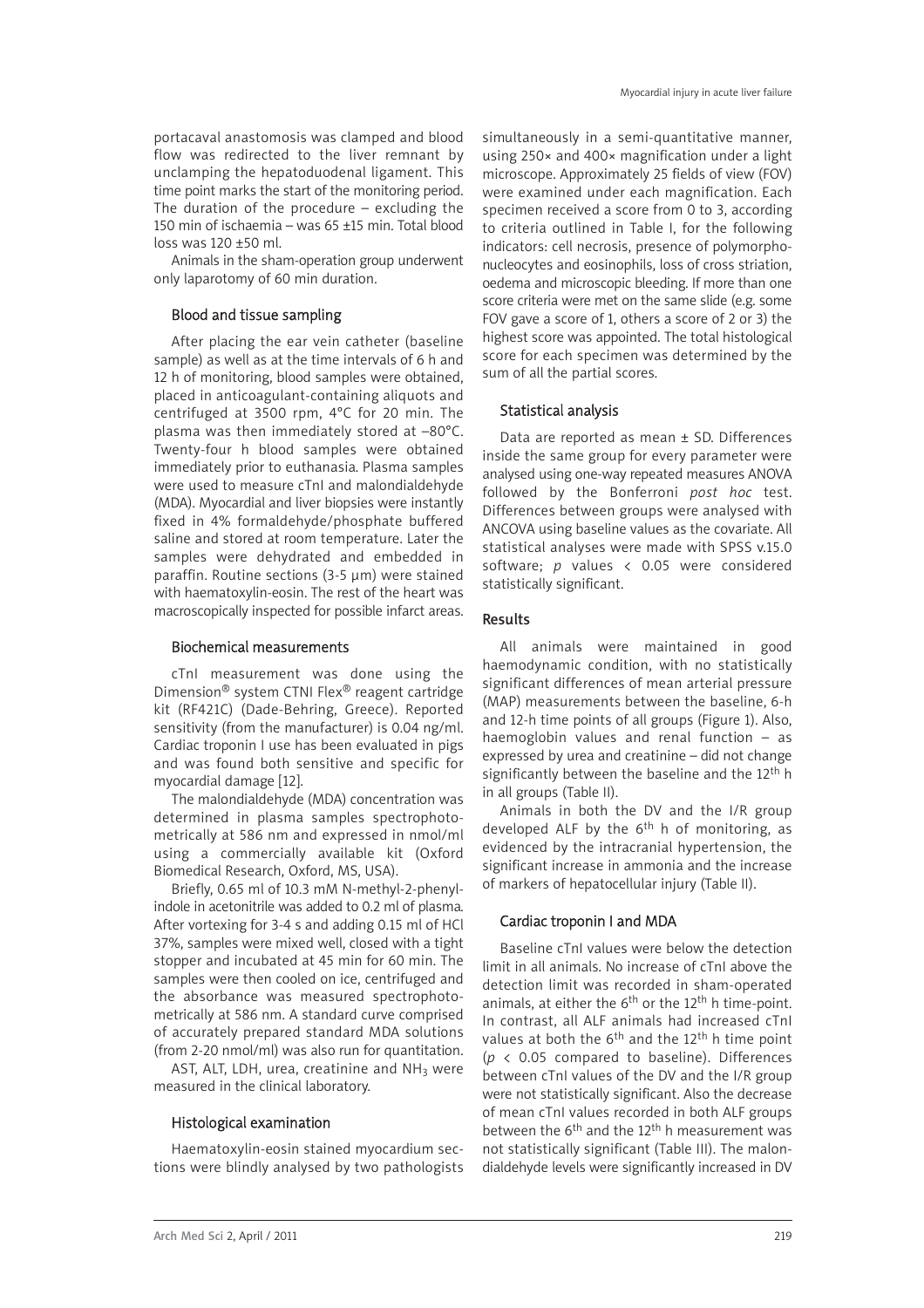N. Papoutsidakis, N. Arkadopoulos, V. Smyrniotis, H. Tzanatos, K. Kalimeris, K. Nastos, G. Defterevos, A. Pafiti, G. Kostopanagiotou

### Table I. Histological score

|                   | 0                 | $\mathbf{1}$        | $\overline{2}$    | $\overline{\mathbf{3}}$ | Magnification |
|-------------------|-------------------|---------------------|-------------------|-------------------------|---------------|
| <b>Necrosis</b>   | None or 1-3       | $\leq$ 3 dead cells | 4-6 dead cells    | > 6 dead cells          | $400\times$   |
|                   | dead cells in     | per FOV in at       | per FOV in at     | in at least             |               |
|                   | < 3 FOV           | least 3 FOV         | least 4 FOV       | 4 FOV                   |               |
|                   |                   | or 4-6 cells in     | or $> 6$ cells in |                         |               |
|                   |                   | no more than        | no more than      |                         |               |
|                   |                   | 3 FOV               | 3 FOV             |                         |               |
| Polymorphonuclear | None or 1-3       | $\leq$ 3 cells      | 4-6 cells         | $> 6$ cells             | $400\times$   |
| leucocytes        | cells in          | per FOV in at       | per FOV in at     | in at least             |               |
|                   | < 3 FOV           | least 3 FOV         | least 4 FOV       | 4 FOV                   |               |
|                   |                   | or 4-6 cells        | or $> 6$ cells    |                         |               |
|                   |                   | in no more          | in no more        |                         |               |
|                   |                   | than 3 FOV          | than 3 FOV        |                         |               |
| Eosinophils       | None or 1-3       | $\leq$ 3 cells      | 4-6 cells         | $> 6$ cells             | $400\times$   |
|                   | cells in          | per FOV in at       | per FOV in at     | in at least             |               |
|                   | < 3 FOV           | least 3 FOV         | least 4 FOV       | 4 FOV                   |               |
|                   |                   | or 4-6 cells        | or $> 6$ cells    |                         |               |
|                   |                   | in no more          | in no more        |                         |               |
|                   |                   | than 3 FOV          | than 3 FOV        |                         |               |
| Loss of striation | None or 1-5 cells | $\leq$ 5 cells      | 5-10 cells        | $>10$ cells             | $400\times$   |
|                   | $in < 3$ FOV      | per FOV in at       | per FOV in at     | in at least             |               |
|                   |                   | least 3 FOV         | least 4 FOV       | 4 FOV                   |               |
|                   |                   | or 5-10 cells       | or $> 6$ cells    |                         |               |
|                   |                   | in no more          | in no more        |                         |               |
|                   |                   | than 3 FOV          | than 3 FOV        |                         |               |
| Oedema            | None              | $< 10\%$ of         | 10-30% of         | > 30% of                | $250\times$   |
|                   |                   | FOV in at           | FOV in at         | FOV in at               |               |
|                   |                   | least 3 FOV         | least 3 FOV       | least 3 FOV             |               |
|                   |                   | or $>10\%$          | or $> 30\%$       |                         |               |
|                   |                   | $in < 3$ FOV        | $in < 3$ FOV      |                         |               |
| Microscopic       | None              | Present in          | Present in        | Present in              | $250\times$   |
| bleeding          |                   | $< 10\%$ of         | 10-30%            | > 30% of FOV            |               |
|                   |                   | FOV in at           | of FOV in at      | in at least             |               |
|                   |                   | least 3 FOV         | least 3 FOV       | 3 FOV                   |               |
|                   |                   | or $>10\%$          | or $> 30\%$       |                         |               |
|                   |                   | $in < 3$ FOV        | $in < 3$ FOV      |                         |               |



Figure 1. The differences of mean arterial pressure (MAP) measurements between the baseline, 6-h and 12-h time points

but not in I/R animals compared to the sham group at the  $6<sup>th</sup>$  and the 12<sup>th</sup> h time points (Table IV).

# Histological findings

Haematoxylin-eosin stained liver sections revealed, in both groups, disorganization of hepatic lobules, widened portal spaces, inflammatory cell infiltration and dilated sinusoidal spaces. Haemorrhagic necrosis was also present in both groups but was more pronounced in DV animals (Figure 2). The histological scoring of myocardial injury for DV and I/R animals is presented in Table V. Myocardial cell necrosis and oedema were the most prominent changes. The total injury score in both the DV and the I/R group was significantly increased (*p* < 0.05) compared to the sham group, in which almost all animals received a score of 0 for all parameters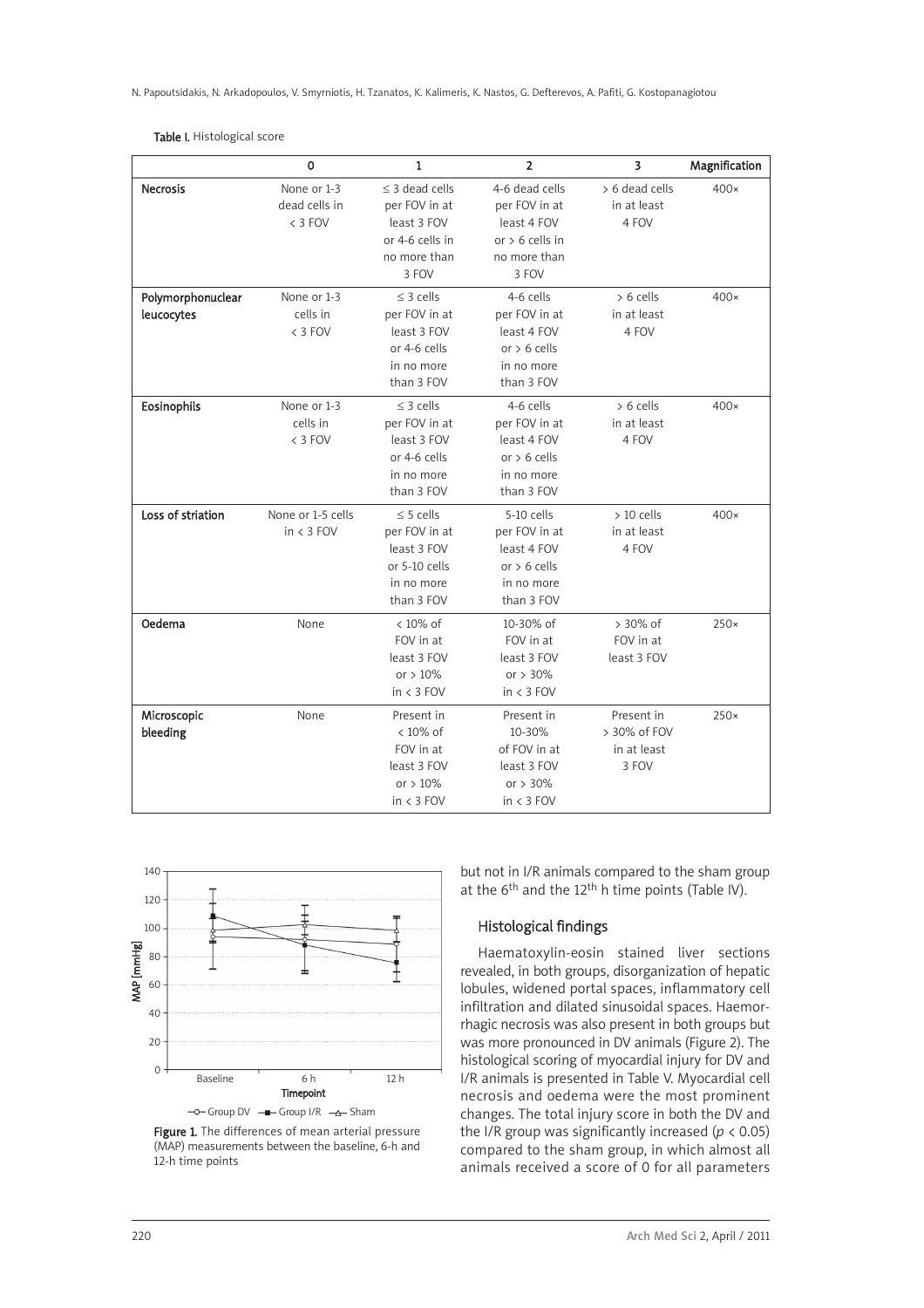(one animal received a score of 1 for microscopic oedema). Scoring differences between the DV and the I/R group were not statistically significant.

### Discussion

Our study provides direct evidence of early myocardial injury in two different big-animal models of surgically induced ALF. All animals experienced a rise in troponin I as early as 6 h after the induction of  $ALF - a$  biochemical finding that corresponded to the histological alterations seen in myocardial biopsies obtained 12 h after the induction of ALF. This finding cannot be attributed to haemodynamic factors, since all animals were maintained in a good haemodynamic condition, with stable haemoglobin. Furthermore, the normal findings in sham-operated animals exclude anaesthesia, mechanical ventilation and invasive monitoring procedures as aetiological factors of myocardial injury.

For this study we selected two established surgical models of ALF which involve either complete liver devascularization (DV animals) or a combination of extensive hepatectomy with I/R injury of the small liver remnant (I/R animals). Both animal models have been shown in previous studies by our group and others [13, 14] to result in a rapid development of ALF, which is irreversible in DV animals and potentially reversible in I/R animals. We avoided toxin-induced ALF models because of poor reproducibility in large animals and the possible side effects of hepatotoxins on the myocardium. of surgically induced ALF. All animals experienced<br>and a rise in troponin 1 as early as 6 h after the<br>induction of ALF - a biochemical finding that<br>myocardial biopsies obtained 12 h after the<br>myocardial biopsies obtained

An important observation in our study is the subtlety of myocardial injury. A histological score of 3 (the maximum for each histological parameter examined) was only once appointed, with all parameters ranging from 0 to 2 for each specimen. Necrotic cells were mostly dispersed with very little clustering (Figure 2). This indicates that the factor which caused cell death probably affected the whole heart and that it was not regional microcirculatory ischaemia, at least not per se. No necrotic, haemorrhagic or otherwise abnormal regions were observed macroscopically in any of the hearts.

The early appearance of cTnI in plasma and the fact that as time passed its levels did not rise indicates that cell necrosis must have started early on, before the 6 h time point in both protocols. This is confirmed by the study of Chen *et al.* [11]. cTnI can be detected in the bloodstream within minutes after cell damage [15]. Parekh *et al.* [5] report that 74% of patients with acute liver failure had elevated cTnI levels, while in our groups all animals (100%) exhibited elevated cTnI levels. This discrepancy could be due to interspecies differences and a considerable heterogeneity of patient groups

Table II. Biochemical and ICP measurements

| Parameters                                                       |                 | Group DV        |                          |                 | Group I/R                 |                            |                 | Sham group      |                 |  |
|------------------------------------------------------------------|-----------------|-----------------|--------------------------|-----------------|---------------------------|----------------------------|-----------------|-----------------|-----------------|--|
|                                                                  | <b>Baseline</b> | $\frac{1}{6}$   | 12 h                     | <b>Baseline</b> | $\frac{1}{6}$             | 12 h                       | <b>Baseline</b> | 6 م<br>م        | 12 h            |  |
| ΑSΤ                                                              | 45 ±30          | *0657 028       | 1107 ±640*               | 34 ±6           | 608 ±340 <sup>*+</sup>    | 600 ±431*                  | 55 ±6           | 54 ±7           | $80 + 21$       |  |
| HQ1                                                              | 488 ±208        | 1383 ±343*+     | 2277 ±154 <sup>*†</sup>  | 624 ±30         | $1215 + 586$ <sup>*</sup> | $1322 + 387$ <sup>*+</sup> | 555 ±187        | 403 ±188        | 381 ±175        |  |
| Urea                                                             | $20 + 5$        | $11 + 2$        | $10 + 3$                 | $13 + 5$        | $13 + 4$                  | $10 \pm 2$                 | $18 + 4$        | $13 + 3$        | $11 + 5$        |  |
| Ğ                                                                | $1.08 + 0.17$   | $0.81 \pm 0.13$ | $0.87 + 0.08$            | $0.95 \pm 0.38$ | $0.92 \pm 0.45$           | $0.8 \pm 0.52$             | $1.12 \pm 0.12$ | $1.32 \pm 0.15$ | $1.34 \pm 0.13$ |  |
| I<br>I<br>Z                                                      | 45 ±24          | $332 + 37**$    | 463 ±116 <sup>*†</sup>   | $29 + 22$       | $189 + 64$ <sup>*</sup>   | 239 ±128 <sup>*†</sup>     | $32 \pm 12$     | $40 + 11$       | $35 + 15$       |  |
| $\frac{1}{1}$                                                    | $9.7 \pm 0.5$   | $9.3 \pm 0.6$   | 8.8 ± 0.5                | $9.5 \pm 0.3$   | $10.7 \pm 0.5$            | $9.7 \pm 0.5$              | $10.3 + 0.2$    | $11.1 \pm 0.4$  | $10.7 \pm 0.5$  |  |
| $\frac{a}{b}$                                                    | $\frac{13}{2}$  | $20 \pm 6^{*+}$ | $25 \pm 7$ <sup>*†</sup> | $10 + 1$        | $16 + 3$ <sup>*†</sup>    | $20 + 3^{*}$               | $11 \pm 4$      | $13 + 3$        | $9 + 4$         |  |
| $p$ < 0.05 vs. baseline, $tp$ < 0.05 vs. Sham at same time point |                 |                 |                          |                 |                           |                            |                 |                 |                 |  |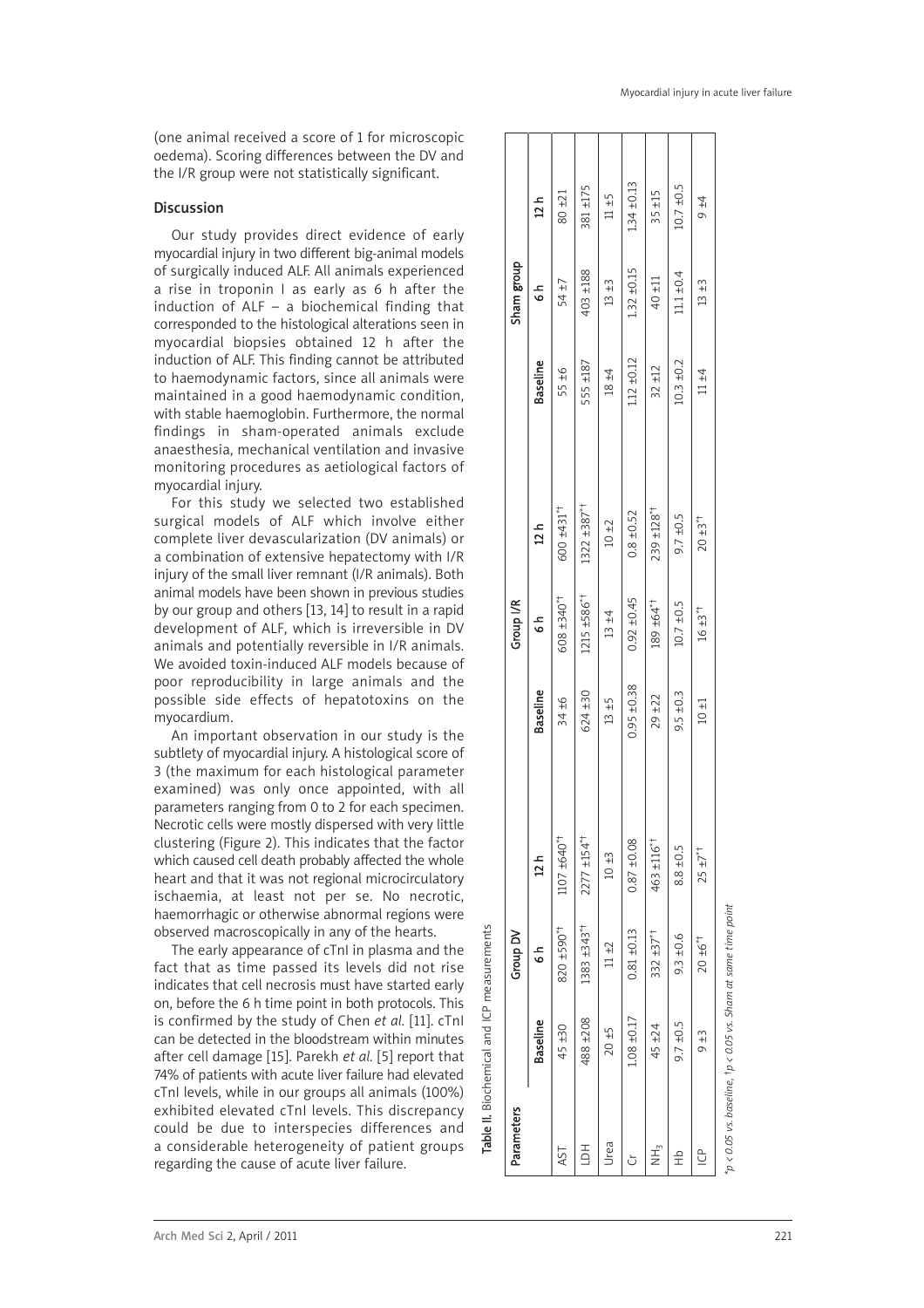N. Papoutsidakis, N. Arkadopoulos, V. Smyrniotis, H. Tzanatos, K. Kalimeris, K. Nastos, G. Defterevos, A. Pafiti, G. Kostopanagiotou

| Time point      | Group DV<br>$(mean \pm SD)$ | Group I/R<br>$(mean \pm SD)$ | Sham group |             | Statistical significance<br>between groups (p) |
|-----------------|-----------------------------|------------------------------|------------|-------------|------------------------------------------------|
|                 |                             |                              |            | DV vs. Sham | I/R vs. Sham                                   |
| <b>Baseline</b> | & 0.04                      | & 0.04                       | & 0.04     | <b>NS</b>   | <b>NS</b>                                      |
| 6 h             | $1.40 + 0.91$               | $0.85 + 0.68$                | & 0.04     | 0.025       | 0.044                                          |
| 12 h            | $0.93 + 0.44$               | $0.47 + 0.20$                | & 0.04     | 0.007       | 0.002                                          |

Table III. Troponin I (ng/ml)

Table IV. MDA (nmol/ml)

| Time point      | Group DV<br>$(mean \pm SD)$ | Group I/R<br>(mean $\pm$ SD) | Sham group      | Statistical significance<br>between groups (p) |              |
|-----------------|-----------------------------|------------------------------|-----------------|------------------------------------------------|--------------|
|                 |                             |                              |                 | DV vs. Sham                                    | I/R vs. Sham |
| Baseline        | $1.88 \pm 0.07$             | $1.86 + 0.25$                | $1.59 + 0.26$   | <b>NS</b>                                      | <b>NS</b>    |
| 6 h             | $3.20 + 0.20$               | $1.69 + 0.48$                | $1.47 \pm 0.04$ | & 0.001                                        | <b>NS</b>    |
| 12 <sub>h</sub> | $2.90 + 0.28$               | $1.83 + 0.81$                | $1.52 + 0.05$   | 0.001                                          | <b>NS</b>    |

leucocytes



Figure 2. The presence of haemorrhagic necrosis in DV groups

During the experiments, we did not observe any arrhythmias or other major electrocardiographic abnormalities in any animal. This indicates that there was no major functional compromise of the heart.

There is little evidence to suggest a causative mechanism, or that there is a single mechanism involved in both our experimental groups. Cardiovascular collapse and sepsis, which could potentially be the cause of elevated cTnI levels in at least some humans with ALF [5], were not observed in our setting and therefore can be effectively ruled out. Oxidative stress is a possible candidate in the DV group, as indicated by the rise in plasma MDA. However, in the I/R group a similar rise is not seen. It is unclear whether this is due to lower levels of oxidative stress in this setting or to MDA kinetics. Early studies have shown that MDA is, mainly at least, metabolized by the liver [16, 17] and that it is rapidly eliminated [18]. If we accept that the main oxidative event in the I/R group was reperfusion,

theoretically plasma MDA could have been metabolized by the remaining liver by the first 6-h time point. Parekh *et al*. [5] propose that the effect of high cytokine levels or other factors leading to multi-organ failure in humans could play a significant role. This is a plausible theory, but one would expect that, as ALF progresses, cTnI levels would continue to rise – a trend that was not observed in our setting. The basic limitation of our study is the lack of an in-depth investigation of the pathophysiological mechanisms involved in myocardial injury. In our opinion, oxidative mechanisms should be a primary target of future investigation. Serial heart biopsies and the use of anti-oxidants could be useful tools in such an investigation.

Group DV Group I/R  $(mean ± SD)$   $(mean ± SD)$ 

Necrosis  $1.25 + 0.5$   $1 + 0.63$ Polymorphonuclear  $0.75 \pm 0.5$   $1.66 \pm 0.51$ 

Table V. Histological score

**Eosinophils**  $0.25 \pm .5$   $1 \pm 0.89$ Loss of striation  $0.75 \pm 0.5$   $1.16 \pm 0.40$ **Oedema** 1.25 ±0.95 1.16 ±0.75 Microscopic bleeding  $0.25 \pm 0.5$  0.5  $\pm 0.83$ Total score 4.5 ±1.73 6.5 ±1.87

In conclusion, both our experimental models verify that myocardial injury is an integral part of experimental acute liver failure. However, the precise mechanisms leading to this injury, as well as possible targets for intervention, remain elusive.